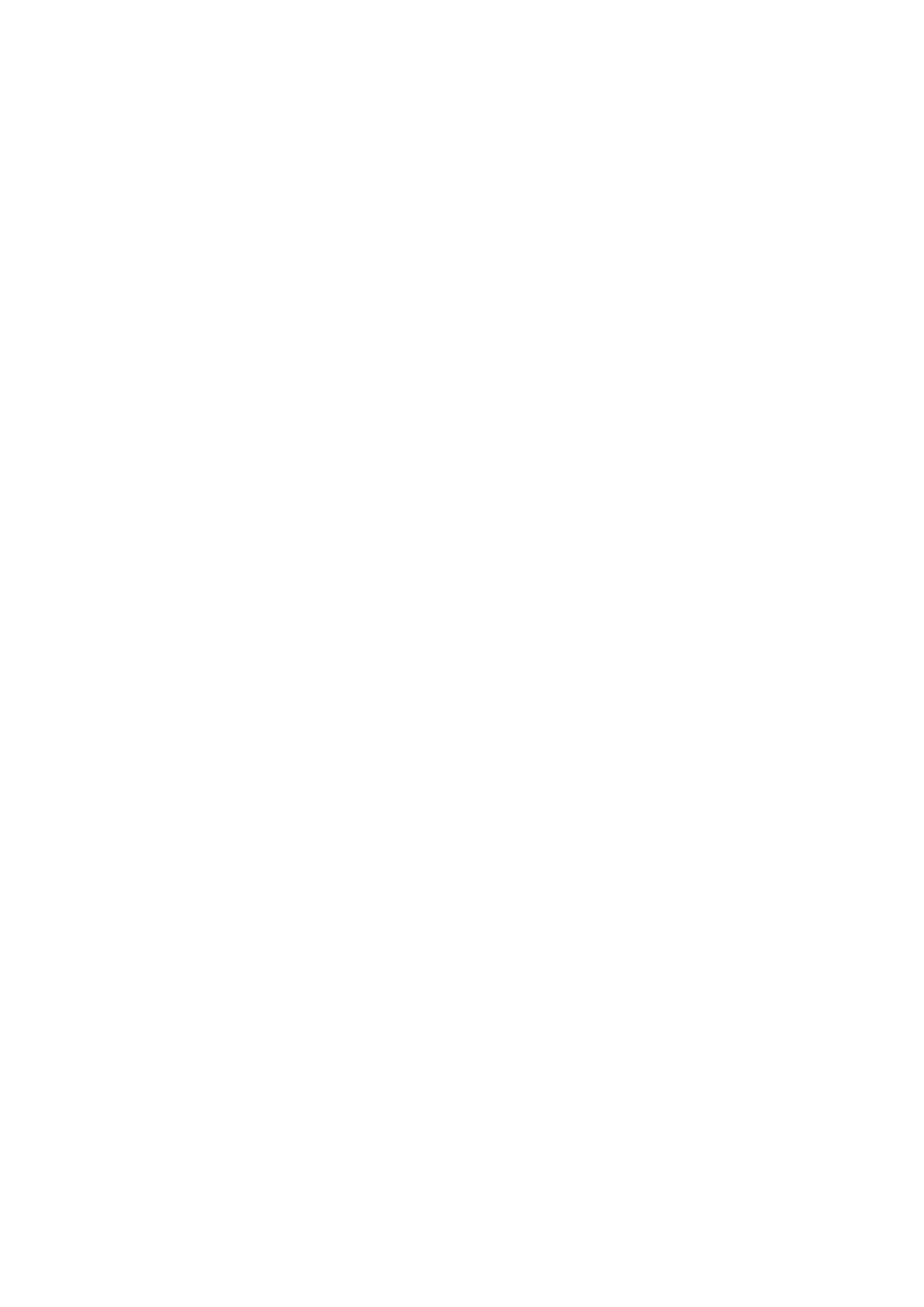*I certify that this public bill, which originated in the Legislative Assembly, has finally passed the Legislative Council and the Legislative Assembly of New South Wales.*

> *Clerk of the Legislative Assembly. Legislative Assembly, Sydney, , 2010*



New South Wales

## **Rural Fires Amendment Bill 2010**

Act No , 2010

An Act to amend the *Rural Fires Act 1997* to provide for the designation of neighbourhood safer places; and for other purposes.

*I have examined this bill and find it to correspond in all respects with the bill as finally passed by both Houses.*

*Assistant Speaker of the Legislative Assembly.*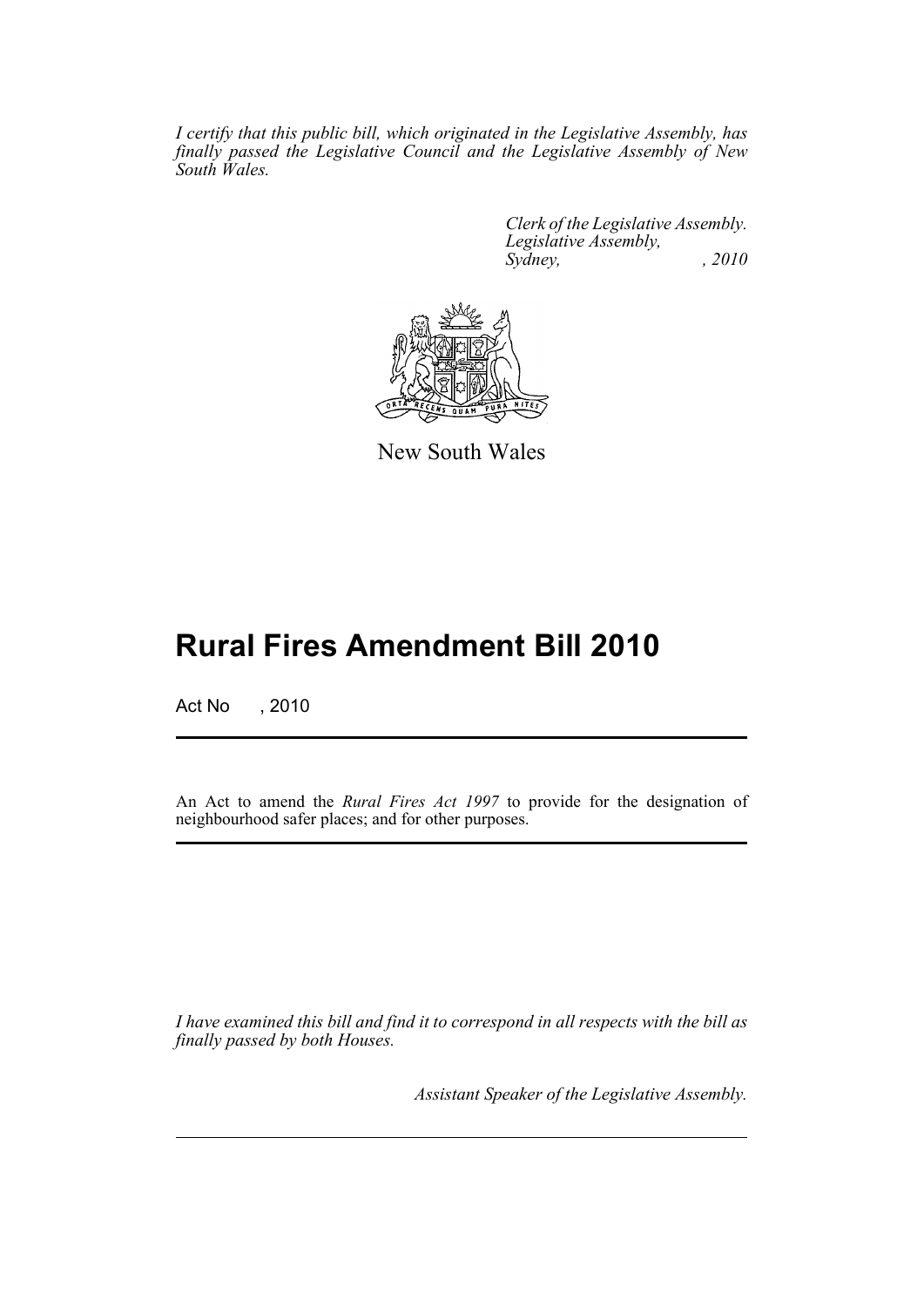Clause 1 Rural Fires Amendment Bill 2010

## <span id="page-3-0"></span>**The Legislature of New South Wales enacts:**

### **1 Name of Act**

This Act is the *Rural Fires Amendment Act 2010*.

## <span id="page-3-1"></span>**2 Commencement**

This Act commences on the date of assent to this Act.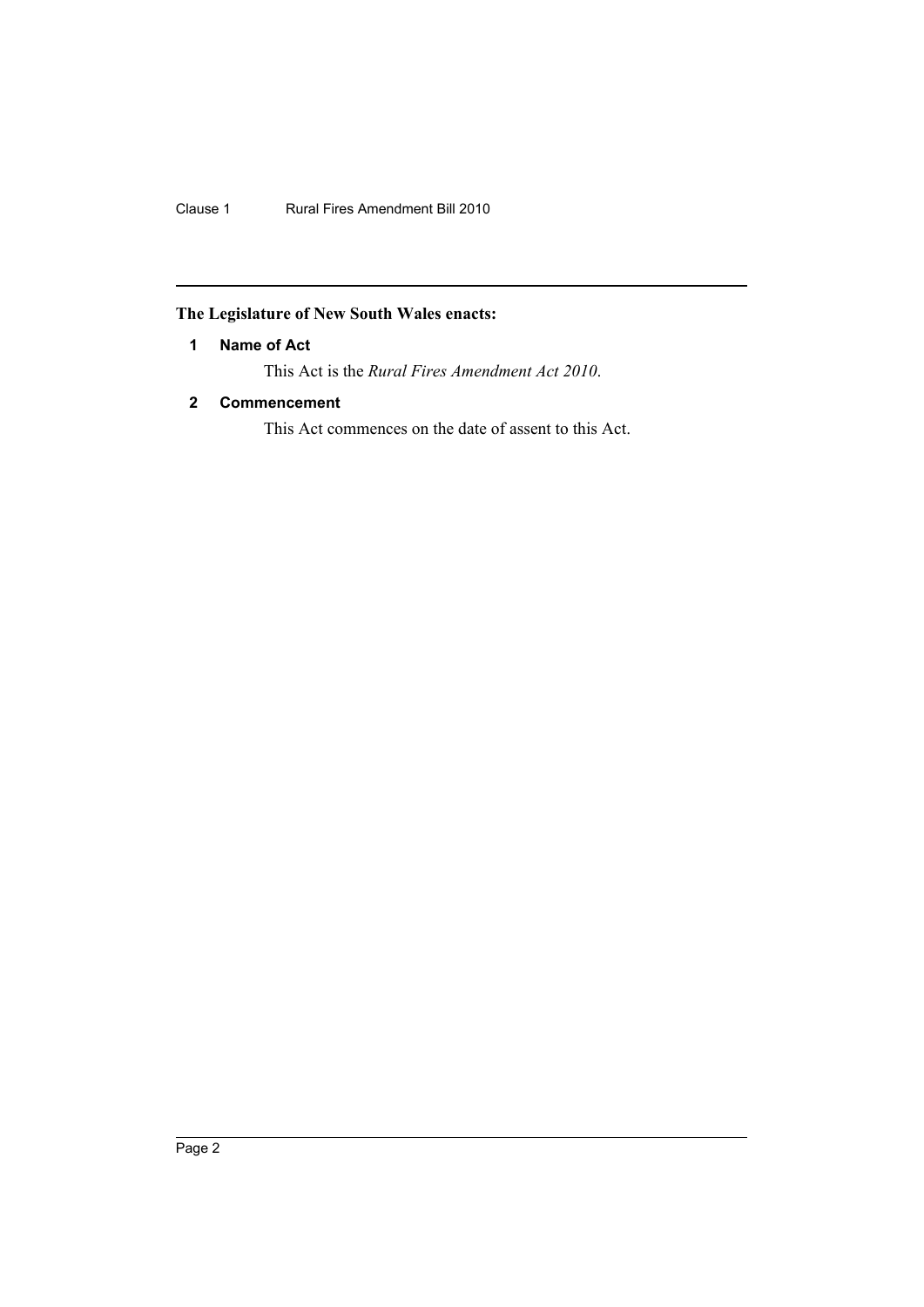Amendment of Rural Fires Act 1997 No 65 Schedule 1

## <span id="page-4-0"></span>**Schedule 1 Amendment of Rural Fires Act 1997 No 65**

#### **[1] Section 9 Functions of Service**

Insert after section 9 (1) (a):

- (a1) to issue public warnings about bush fires and bush fire threats in the State for the purpose of protecting life and property,
- **[2] Section 47 Membership and procedure of Bush Fire Co-ordinating Committee**

Omit "13" from section 47 (1). Insert instead "14".

#### **[3] Section 47 (1) (c)**

Omit the paragraph. Insert instead:

(c) two members of staff of the Department of Industry and Investment nominated by the Director-General of that Department, at least one of whom is a member of staff of the Minerals and Energy Division—Energy Sector of that Department,

#### **[4] Section 54 Content of draft bush fire risk management plan**

Insert after section 54 (2):

(3) The Bush Fire Management Committee must, when preparing a draft bush fire risk management plan for a rural fire district or other part of the State, consider the number and location of neighbourhood safer places in the rural fire district or other part of the State.

#### **[5] Part 3A**

Insert after section 62A:

## **Part 3A Neighbourhood safer places**

#### **62B Definitions**

In this Part:

*place* means land or building.

#### **62C Designation of neighbourhood safer places**

(1) The Commissioner may, by notice in writing to the owner or occupier of a place, designate a place as a place that may be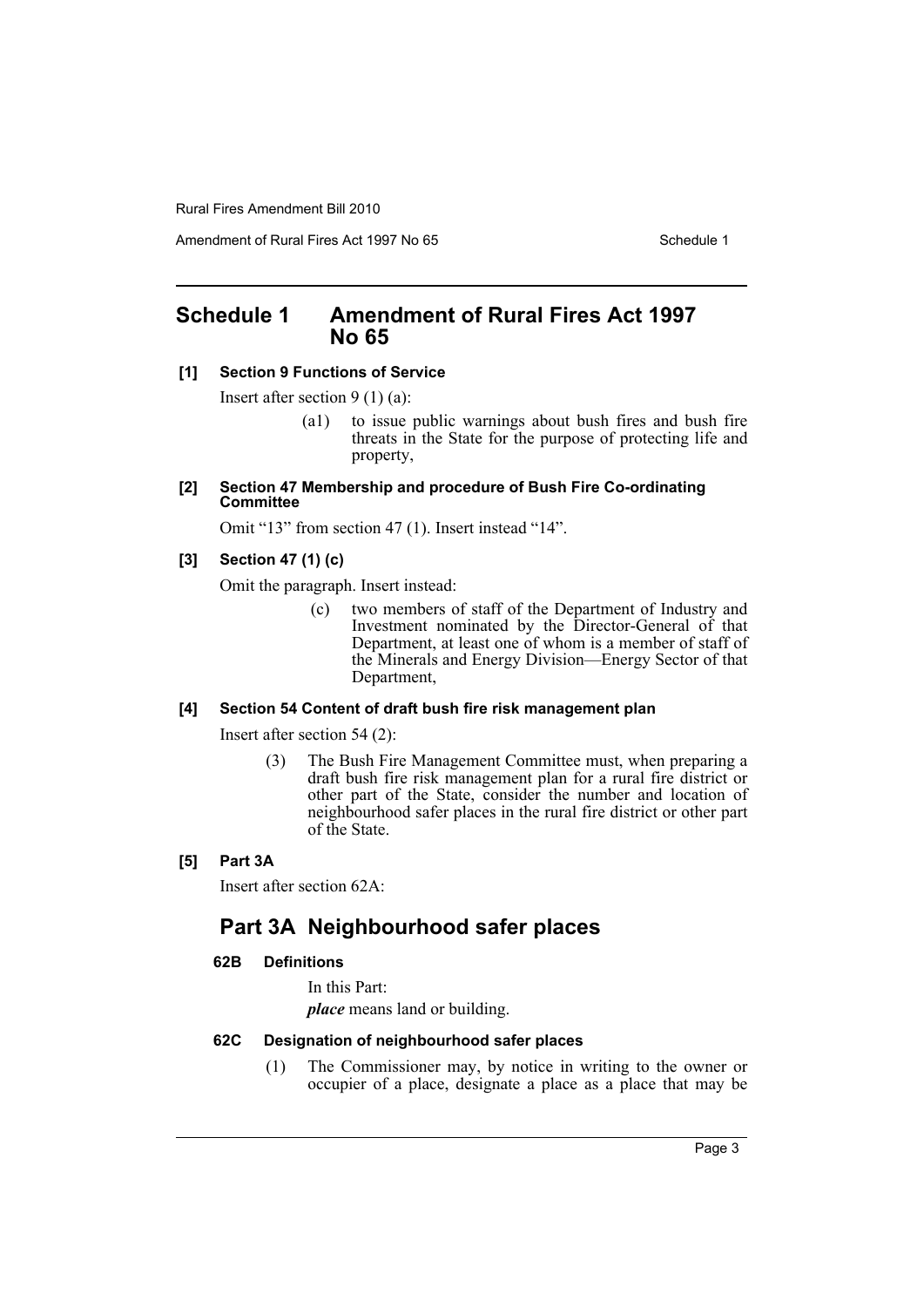suitable for people to shelter from a bush fire (a *neighbourhood safer place*).

- (2) A place (other than a place owned or occupied by a public authority) must not be designated as a neighbourhood safer place unless:
	- (a) the owner of the place has consented, in writing, to the designation, and
	- (b) if the occupier of the place is not the owner, the occupier of the place has consented, in writing, to the designation.

#### **62D Commissioner to inspect neighbourhood safer places**

- (1) The Commissioner must conduct annual inspections of each neighbourhood safer place and determine whether the place remains suitable for designation as a neighbourhood safer place.
- (2) For the purposes of conducting such an inspection, the Commissioner may enter during the daytime any part of the place (other than a dwelling-house) that it is necessary to inspect in order to make that determination.
- (3) If the Commissioner finds that a bush fire hazard exists on a neighbourhood safer place (other than a place owned or occupied by a public authority) or land (other than land owned or occupied by a public authority) adjoining a neighbourhood safer place, the Commissioner may:
	- (a) direct a hazard management officer to serve a notice under section 66 on the owner or occupier of the place or adjoining land if no bush fire hazard reduction notice has been served on the owner or occupier of the place or land, or
	- (b) subject to sections 67 and 68, exercise his or her powers under section 70 in respect of the place or land if a bush fire hazard reduction notice has been served on the owner or occupier of the place or land.
- (4) If the Commissioner finds that a bush fire hazard exists on a neighbourhood safer place owned or occupied by a public authority or land owned or occupied by a public authority adjoining a neighbourhood safer place, the Commissioner may, by notice in writing served on the public authority, require it to carry out such bush fire hazard reduction work as is specified by the Commissioner.
- (5) If the public authority fails to carry out the specified work within a reasonable time after service of the notice, the Commissioner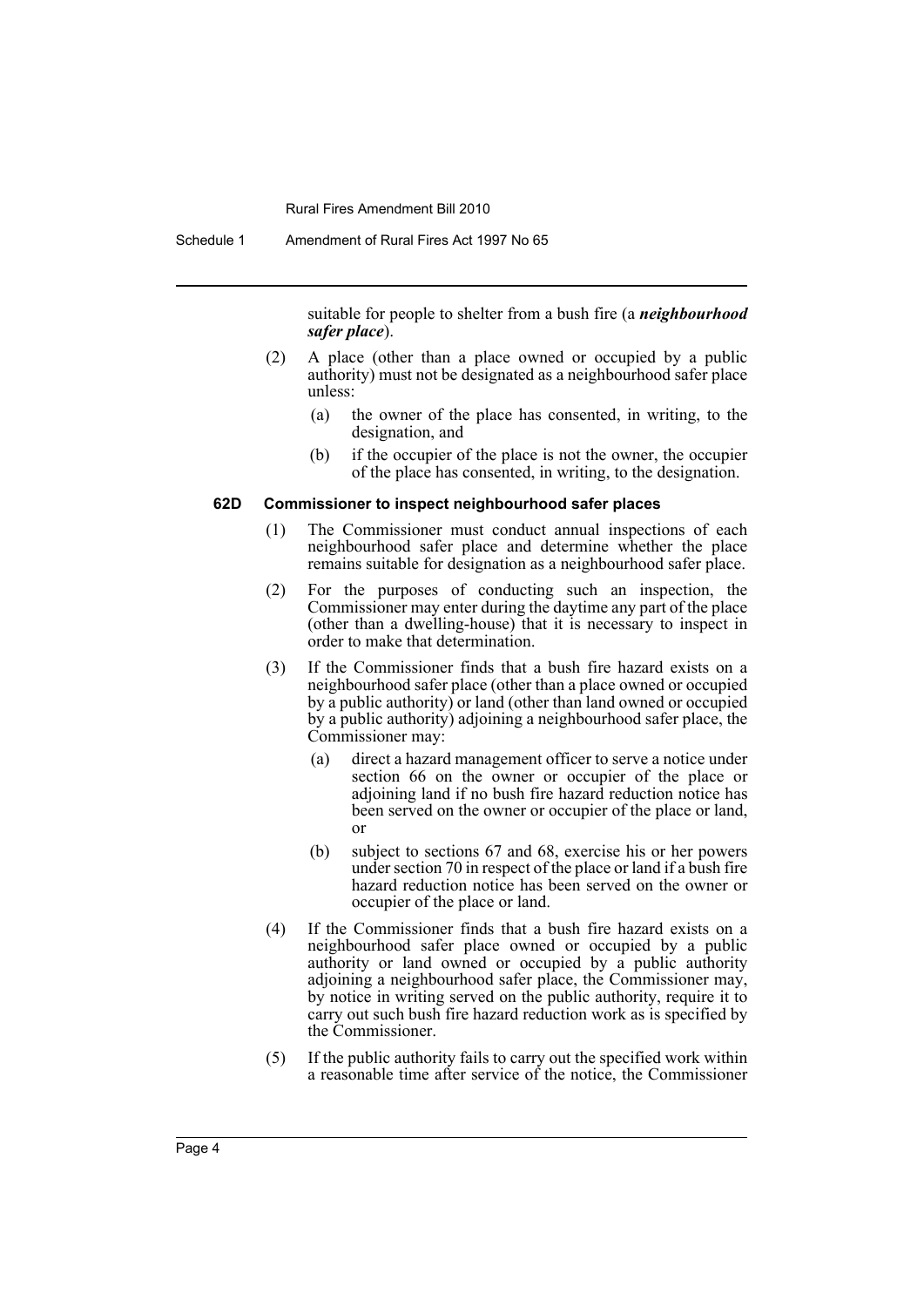Amendment of Rural Fires Act 1997 No 65 Schedule 1

may carry out bush fire hazard reduction work on the land under section  $73$ .

#### **62E Removal of designation as neighbourhood safer places**

- (1) The Commissioner may, by notice in writing to the owner and occupier of a place, remove the designation of a place as a neighbourhood safer place, but only if:
	- (a) the Commissioner is satisfied that the land is no longer required as a neighbourhood safer place, or
	- (b) in the case of a place other than a place owned or occupied by a public authority—the owner or occupier of the place applies, in writing, to the Commissioner to have the designation removed.
- (2) If the owner or occupier of a neighbourhood safer place applies to have the designation removed, the Commissioner is to remove the designation no later than 12 months after receiving the application.
- (3) A place ceases to be a neighbourhood safer place when:
	- (a) the designation is removed by the Commissioner, or
	- (b) the owner or occupier who consented to the place being a neighbourhood safer place ceases to be the owner or occupier of the place.

#### **62F Register of neighbourhood safer places**

- (1) The Commissioner is to keep a register of all neighbourhood safer places.
- (2) A copy of the register is to be published on the NSW Rural Fire Service website.

#### **62G Neighbourhood safer places may be signposted**

- (1) The Commissioner may cause a signpost to be erected on a neighbourhood safer place for the purpose of identifying the place as a neighbourhood safer place.
- (2) A person must not, without reasonable excuse, damage, remove or interfere with a signpost referred to in subsection (1) that is located on a neighbourhood safer place.

Maximum penalty: 10 penalty units.